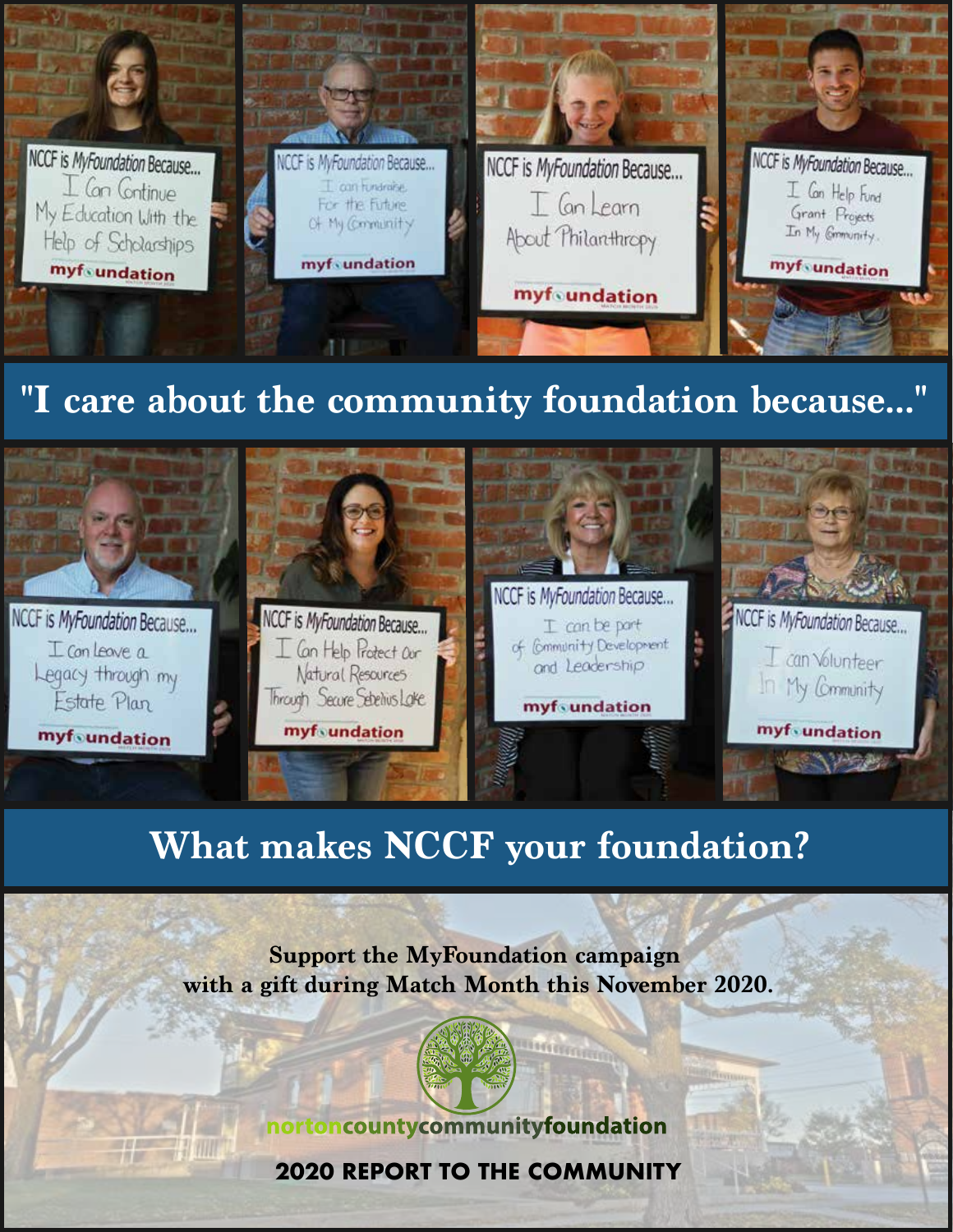### **LETTER FROM THE BOARD CHAIR**

**From youth to elderly, programming, to planned giving, the Community Foundation serves a lot of purposes...on the front page you see lots of examples of why people care about the community foundation and - in turn why they give during MatchMonth.** 

**What does the Community Foundation mean to you?** 

**Go to www.nortonccf.org and tell us why when you participate in this year's Match Month this November.**



NCCF Staff Tara Vance, Executive Director Bethany Shirk, Director of Operations and Communications



Reflecting on 2020, it's clearer to me than ever why I became involved with the Norton County Community Foundation (NCCF). While the rest of the world seems to be in chaos, NCCF has reliably pursued its mission of preserving the geographic area it serves. NCCF has grown exponentially over the last few years, thanks in part to the establishment of several endowment funds. NCCF was also recently recognized with an award for its response to COVID-19 in Norton County. These are just a couple of highlights from 2020, but the most exciting part of being involved with the Foundation is working to create stability in the communities and organizations it serves.

You may be asking, "How can you create sustainability for a community or organization through a community foundation?" It's simple. Interested individuals can establish a legacy gift through estate planning. NCCF Staff and Board of Directors have worked diligently over the last year to bring free estate planning services to Norton County. Through this program, one donor left a planned estate gift focusing on business growth, proving their commitment to Norton County's long-term economic success. An estate gift is a powerful way to direct how your charitable contributions will be used in perpetuity – creating lasting change for causes you care about.

In November, NCCF will embark on its 5th annual MyFoundation Campaign. During this campaign, dollars raised are maximized with a match provided by the Dane G. Hansen Foundation. We have met our goal every year, thus increasing the funds available for Norton County, and we hope 2020 will be no different. On the front page, you see several examples of people sharing why NCCF is their foundation. NCCF is your foundation, too. As you read these pages, take a moment to reflect on the ways your life has been impacted by the Foundation's work – whether it's through a grant program, scholarship, or event - and then consider making a gift this November! - Scott Sproul, Board Chair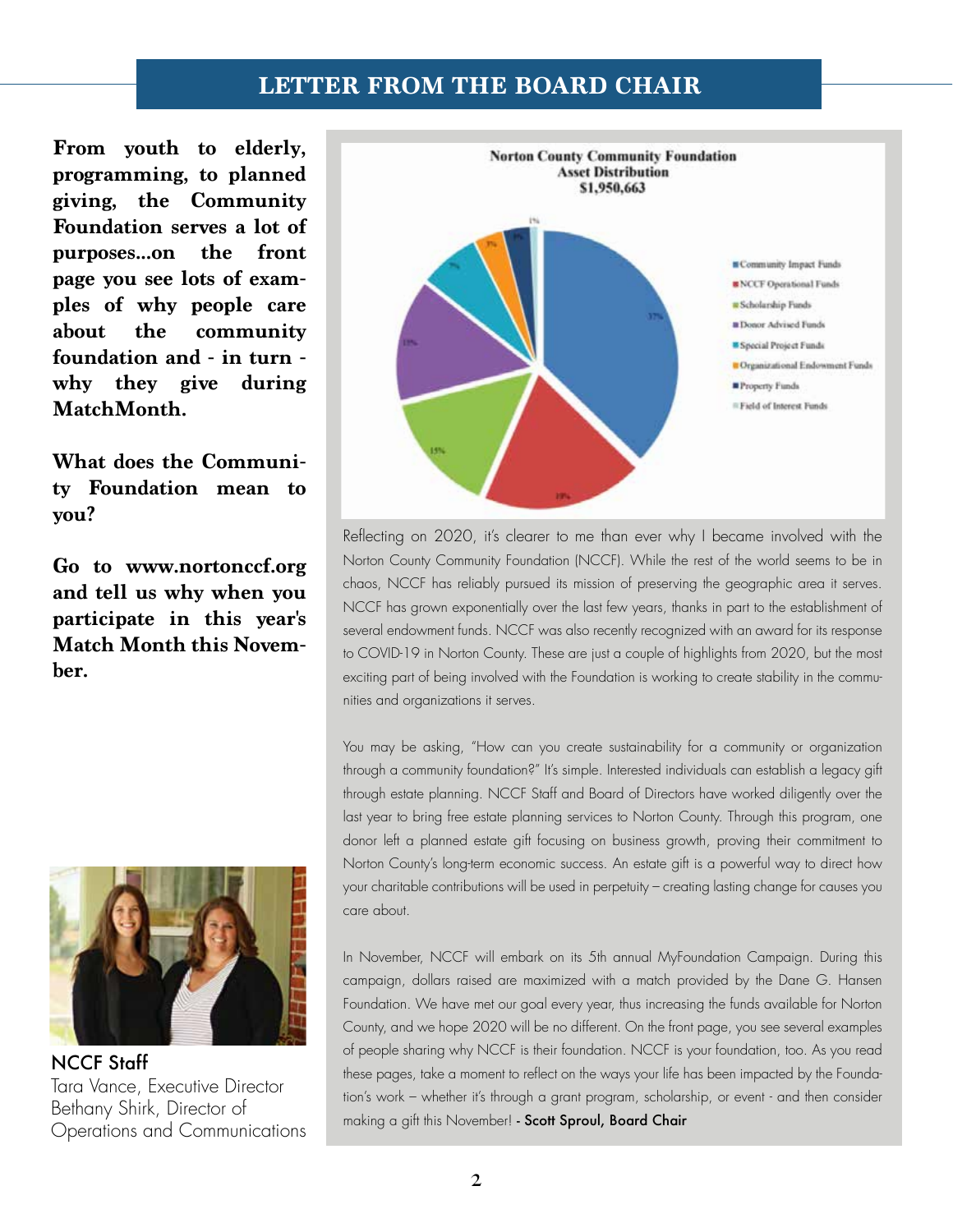## **NCCF BOARD OF DIRECTORS**

#### Executive Committee



President/CEO, NWKS Founder, Natoma Corp. Owner, A Place for **President** President Economic Innovation Lecture Election Everything Co-Owner, New Age Economic Innovation **Exercise Coronal Co-Owner, New Age Cover**<br>Co-Owner, New Age Cover, Pharmacist, Center (Pharmacist, 2014)<br>Center Industrial Moffet Drug Store









Moffet Drug Store

#### *Not pictured:*

Brian Thompson, **Treasurer** CPA, Mapes & Miller

Board Member Emeritus Norman & Gloria Nelson

#### Members





Warren Bullock John Engelbert Brock Miller Doug Sebelius<br>Owner, Bullock, Inc. President, First State Bank Co-Owner, New Age Attorney President, First State Bank Co-Owner, New Age Attorney Industrial



#### *Not pictured:*

John McClymont **Attorney** 

Julia Nelson Co-Owner, Nelgon Ag **Companies** 

#### **Volunteers**

NCCF is more than a staff and board. We rely on volunteers year-round to support our mission!

#### Gloria Nelson Volunteer of the Year Award

Four years ago, NCCF created the "Gloria Nelson Volunteer of the Year Award" designed to honor someone who has made an impact on the community foundation through volunteer service. At the annual Gala on February 1, 2020, last year's recipient Mick Miller passed on the award to Pam Cuthbertson. "The Gala was originally Pam's idea and she continues to come up with new and creative ideas to keep the event fun year after year," said Tara Vance, NCCF Executive Director. "Whether she is preparing food, organizing decorations, or saving us from potential disasters, Pam is always willing to help and we are thankful to have her leading the team!"

#### Committee Volunteers

| Gail Roy, Chair                                                                                                                                                    | Curtis Eveleigh                                                                                                                  | Terry Nelson                                                                                                                      |
|--------------------------------------------------------------------------------------------------------------------------------------------------------------------|----------------------------------------------------------------------------------------------------------------------------------|-----------------------------------------------------------------------------------------------------------------------------------|
| Ruth Shearer, Chair<br>Curt Archibald<br>Norma Archibald<br>Carolyn Applegate<br>Andrew Black<br>Shad Chandler<br>DeAnn David<br>Carol Erlenbush<br>Gary Erlenbush | John Gall<br>Patty Gall<br>Nancy Kent<br>Casey Madden<br>Marvin Matchett<br>Amie Menagh<br><b>Brock Miller</b><br>Colette Miller | Ashley Pollock<br>Doug Ray<br><b>Rich Risewick</b><br>Dave Shearer<br>Pam Shirk<br>Scott Sproul<br>Stacey Whitney<br>Chuck Worden |
|                                                                                                                                                                    |                                                                                                                                  |                                                                                                                                   |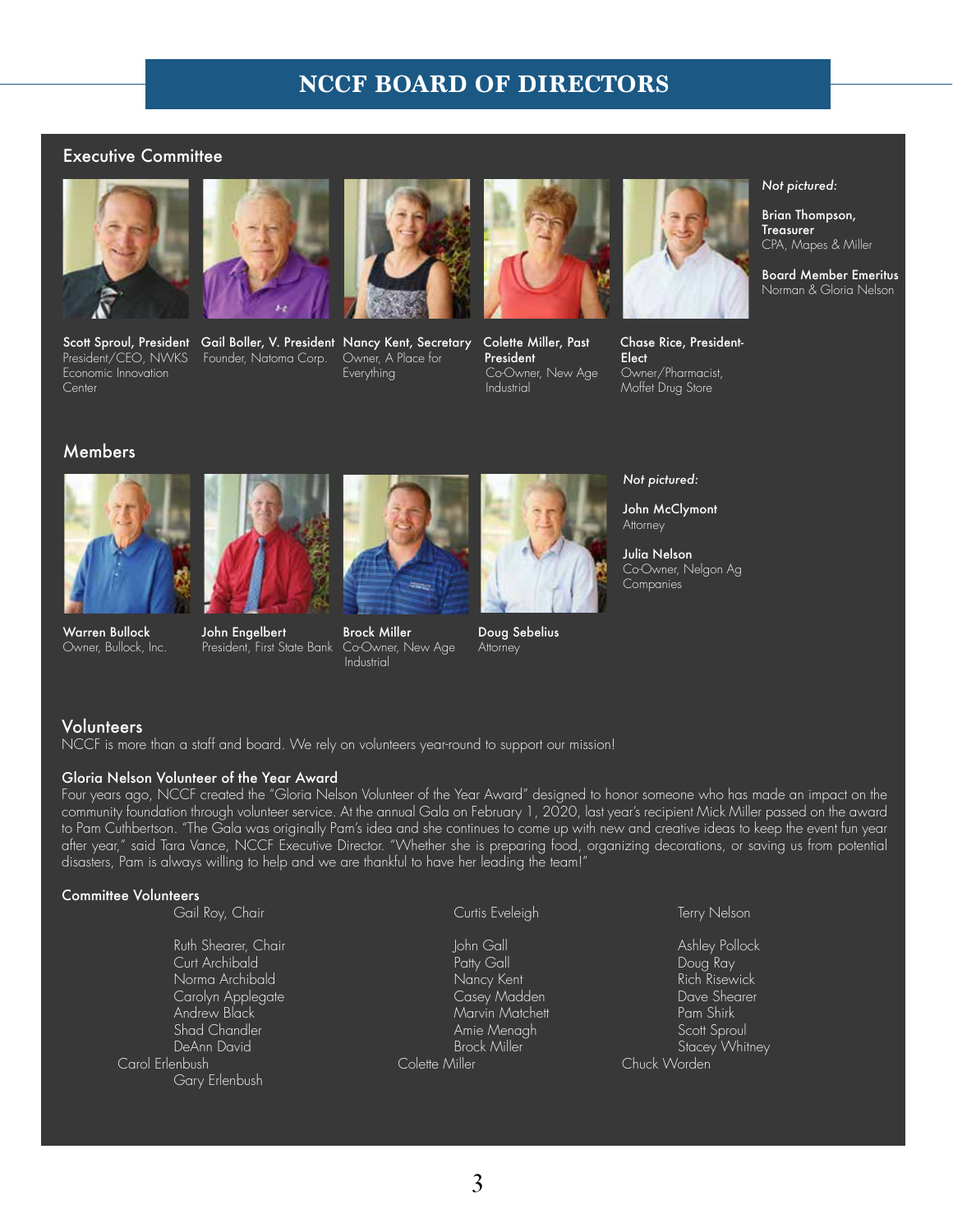## **FUNDS HELD AT NCCF**

A fund is a giving vehicle that makes it easy for donors to carry out their charitable desires. Donors can establish funds using cash, securities, closely-held stock, real estate, etc. The funds held by the Norton County Community Foundation are invested with Greater Horizons unless the donor designates a different investment entity. Listed below are the funds currently held at NCCF:

#### **OPERATIONAL**

NCCF Operating Fund Operational needs, i.e. salaries and office expenses.

#### NCCF Operating Endowment Fund

Developed to ensure that NCCF's operations are funded in perpetuity.

#### **ORGANIZATIONAL ENDOWMENT**

#### NCHS Alumni Endowment Fund

Started by the Norton Community High School Alumni Association to support scholarships.

#### Norton Area Child Care Association Endowment Fund

Organizational endowment for Sunshine Learning Center.

#### Norton County Health Department Endowment Fund

Supports county health and/or home health initiatives.

#### Norton County Community Service Association Endowment Fund\*

Supports the annual Norton County Fair's home-owned carnival.

#### Norton Theatre Association Endowment Fund\*

Supports ongoing operations and fund large projects at the Norton Theatre.

#### **COMMUNITY IMPACT**

#### Norton County Unrestricted Grant Endowment Fund

Grant-making savings account with dollars received by the Hansen Foundation.

#### Impact Funds

Created in 2019 with a gift from the Norton Development Corporation for short and long-term investment projects in Norton County. They also include a loan pool designed to support entrepreneurial initiatives in Norton County.

#### **FIELD OF INTEREST**

#### Frontier Community Fund

Supports housing in Norton County. Includes property located in the Ryan Addition of Norton.

#### Youth Skilled Therapy Financial Assistance Fund

Provides financial support for children who require skilled care in Physical Therapy, Occupational Therapy, or Speech Therapy and demonstrate a financial need for such service.

#### Pride of Norton Endowment Fund\*

Established by the Norton PRIDE committee in order to ensure an ongoing source of financing for projects related to beautification.

#### Community Health Leadership Endowment Fund\*

In honor of Lila M. Atwell for her longtime dedication to the health of Norton County residents, and to community health leadership. The fund seeks to build a culture of health leadership and health education support in and around Norton County and provide a vehicle for the community to give back to those who provide health related services.

#### **SPECIAL PROJECTS**

#### Secure Sebelius Lake Fund

Funds a contractual obligation to the Almena Irrigation District to maintain the lake level at Keith Sebelius Reservoir.

#### Norton County Honor Hunt Fund

Supports the work of the Norton County Honor Hunt, a charitable event held annually to benefit disabled Kansas Veterans.

#### Norton Youth Track Club Fund

Supports the newly-formed Youth Track Club, which promotes youth activity and engagement through Track & Field.

#### **SCHOLARSHIPS**

#### Candace Gay Memorial Scholarship Fund

Started after the death of beloved elementary teacher, Candace Gay. It supports USD 211 students who have been involved in theater and/or forensics at NCHS.

#### Glenn & Wilda Bowman Family Scholarship Fund

Provides an annual, merit-based scholarship to a graduating senior of Norton Community High School who will attend either Kansas State University or any vocational-technical college in the state of Kansas.

#### Della Connell Scholarship Fund

Endowed scholarship fund awarding annual scholarships, which started from an initial investment from USD 211.

#### Norton Rotary Scholarship Fund\*

Established in 2020 to benefit graduates of Norton Community High School who have been actively engaged in community service activities during their high school career.

#### J.R. Durham Scholarship Fund\*

Established in 2020 in memory of Jake Durham. The scholarship is intended for male or female wrestlers who are graduates of NCHS.

#### **DONOR ADVISED FUNDS**

#### NCCF holds 3 anonymous Donor Advised Funds

Donor Advised Funds are a type of charitable giving fund that is established by a donor to support causes they care about. They offer charitable flexibility and immediate tax advantages. The minimum amount to open a donor advised fund is \$10,000.

#### **PLANNING FOR THE FUTURE**

After meeting with NCCF staff to learn about the value of organizational endowments, the Norton Theatre Association Board of Directors decided to establish an endowment fund at the Norton County Community Foundation. This qualified them to participate in MatchDay 2020, where they raised over \$15,000 - all of which they invested into their endowment. The goal for the endowment fund is to support ongoing operations and fund large projects. One short-term goal of the Association is to purchase new servers for the projectors.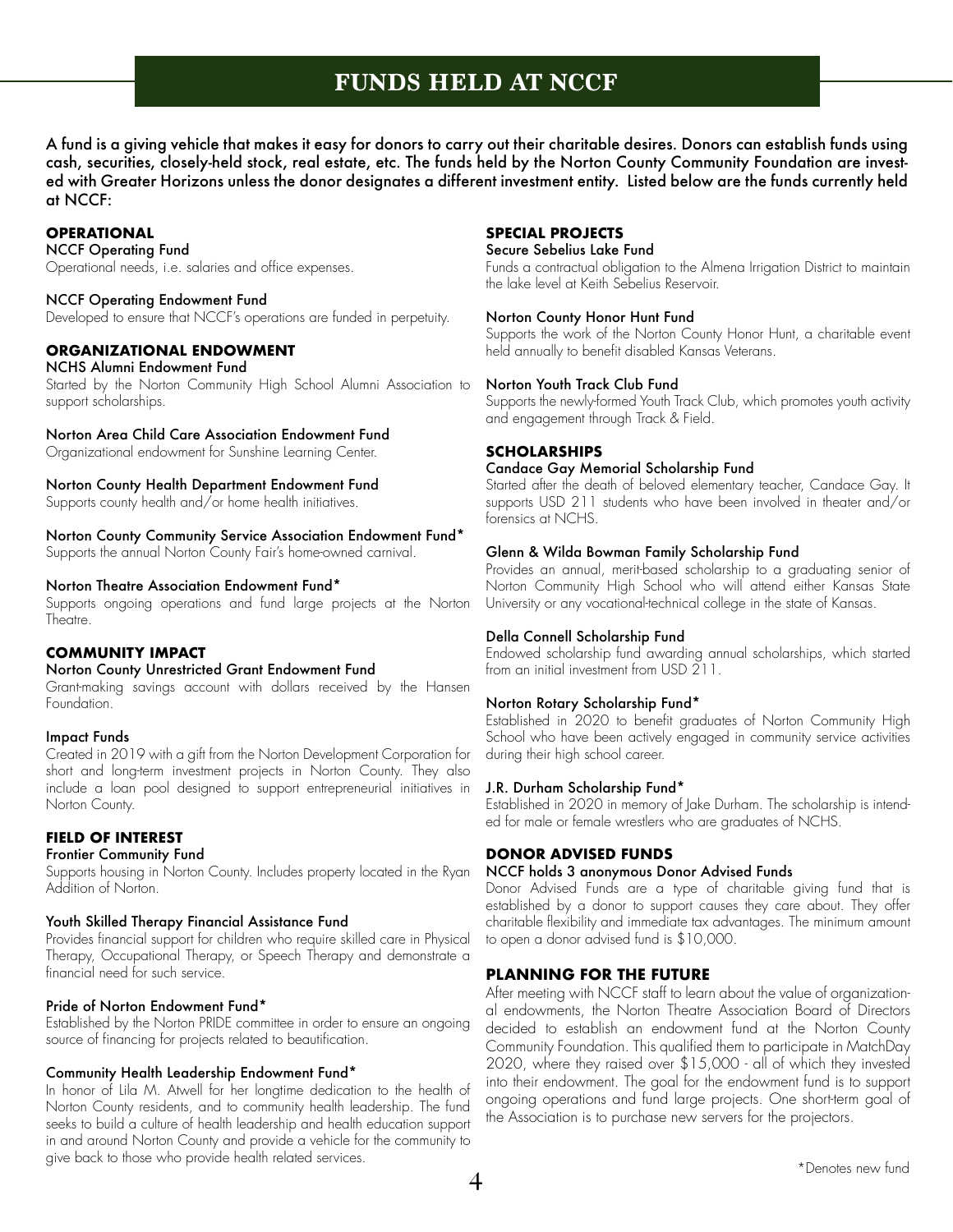## **NCCF RESPONDS TO COVID-19**

#### **#NORCOBINGO**

In April, an anonymous donor gave \$10,000 to NCCF to design a program to benefit the community during the COVID-19 pandemic. NCCF created the #NorCoBingo game as a way to support small businesses in Norton County and encourage players to enjoy their community. After designing a Bingo card with the help from Nex-Tech, #NorCoBingo went live. Community members young and old joined the fun, and more than 135 Bingo submissions were received in 31 days! NCCF worked with the Norton Area Chamber of Commerce to award daily winners with \$100 in Bingo Bucks (Chamber Bucks) which had to be spent by June 30, 2020. As a result - \$8,975 in Bingo Bucks was spent at 26 businesses in Norton, helping to provide some economic relief during a stressful time for many small businesses.



#### **EMERGENCY GRANT FUNDING**

As COVID-19 began to impact our region in March, NCCF launched the Emergency Grant Funding Program in order to respond to the short and long-term challenges that nonprofits and charitable organizations are facing due to the pandemic.

The online application allowed area nonprofits and charitable organizations an opportunity to apply for immediate funding as needs arose. Grant requests were expected to be \$2,500 or less and were required to prove that the new/increased organizational need was related to COVID-19. Requests were reviewed weekly by the NCCF Board of Directors. Between April and July, 6 grants were awarded for a total of \$15,000. A list of recipients and their projects is below:

- Norton Theatre Association received \$2,500 to support ongoing fixed expenses (i.e. salaries, utilities, insurance, etc.).
- Norton Area Child Care Association (Sunshine Learning Center) received \$2,500 to help cover an unexpected repair at the height of COVID shutdown challenges. .
- Valley Hope received \$2,500 to purchase technology in order to provide online AA/NA meetings.
- City of Norton Travel & Tourism received  $$2,500$  for advertising and personnel expenses.
- Nex-Generation Round Up for Youth, Inc. received \$2,500 to support building upkeep and costs of supplies/materials for their Young Ameritowne of Kansas program, which continue to accrue despite the program being on hold due to COVID-19.
- Norton County Horse Council received \$2,500 to fund maintenance/supply expenses normally covered by their annual fundraiser, which was cancelled due to COVID-19.

#### **VALLEY HOPE USES EMERGENCY GRANT FUNDING FOR INNOVATIVE PROGRAMMING**

The staff at Valley Hope in Norton, a drug and alcohol addiction treatment center, have provided patient-centered, compassionate care to individuals, families and communities for 50 years. Valley Hope recognizes that addiction is a family disease, and they encourage loved ones to participate in the treatment and recovery process. When COVID-19 struck and social distancing became an important aspect to public health, this model of care was challenged. The staff at Valley Hope in Norton worked through this difficulty to ensure that their patients would not face treatment isolated from their friends, family, and community. Upon receipt of Emergency Grant Funding provided by the Norton County Community Foundation, Valley Hope of Norton purchased new technology that would allow patients to attend virtual AA meetings, connect with alumni, friends, and family for support, and benefit from Telecare appointments. "This new technology definitely helped to boost morale among our patients," reported one staff member. We want to thank Valley Hope for reminding us that physical separation does not have to lead to social and relational isolation.

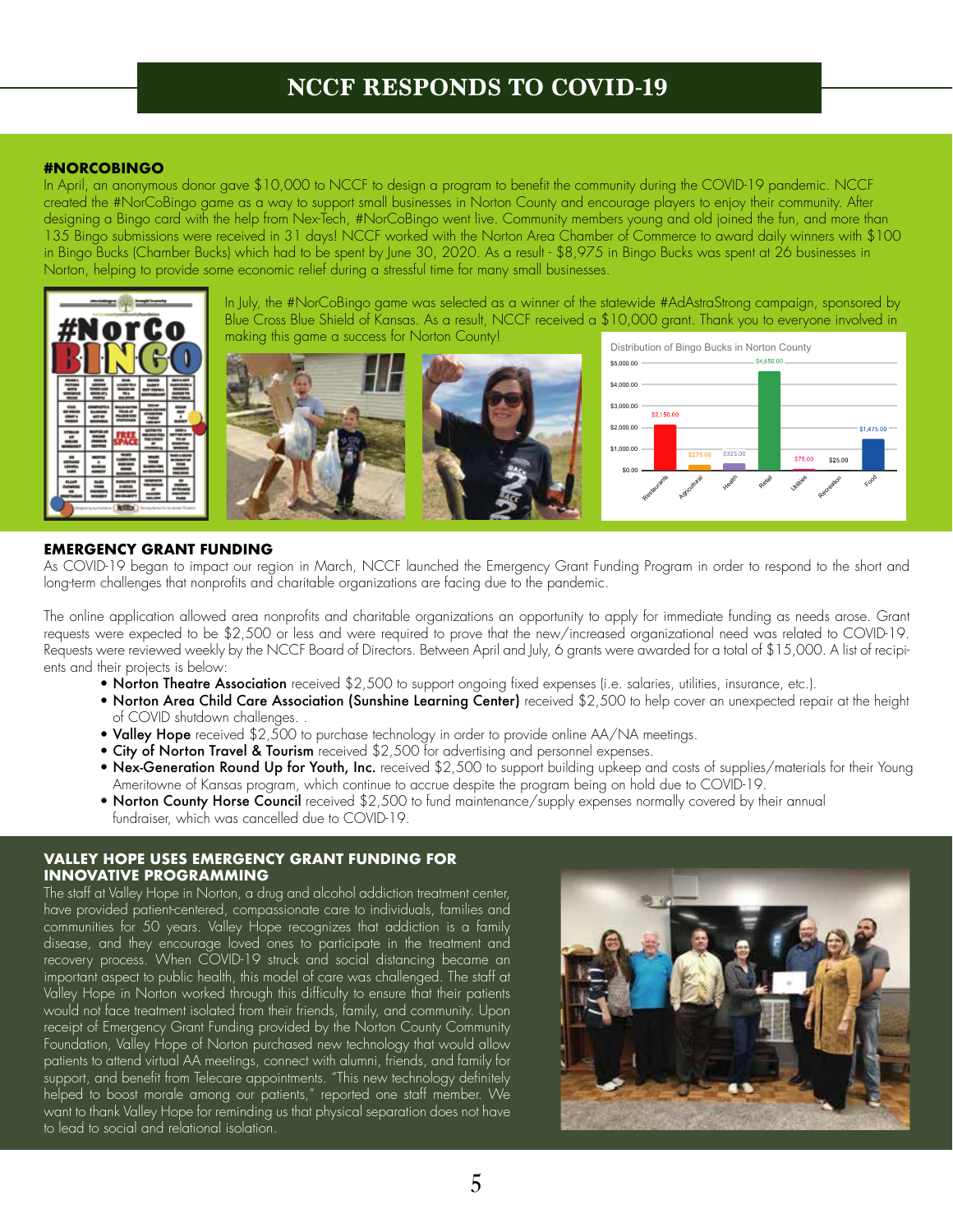## **Investing in My Community's & Family's Future**



**"I'm continually amazed at how many projects are enabled by funds from the Community Foundation . . . Local people making gifts to the foundation was what helped create that momentum."**

Mike Posson has spent his career building and growing businesses. Now, he's using those same skills to contribute to the development and sustainability of his hometown.

After graduating from Norton Community High School in 1979 and earning a Mechanical Engineering degree from Kansas State University, Mike advanced his career from field engineer to President of a large technologies company, living across the United States and Canada. Under his leadership, the company experienced a continuum of product/market development and growth. But when his parents passed away and the family home became vacant in 2013, Mike put his career on hold and moved home to Norton after 34 years. "The property had been in my family for nearly 75 years; this was my leap of faith to move home and own a piece of Norton," said Mike.

For the first several years in Norton, Mike enjoyed semi-retirement, serving on multiple boards and renovating his property. When the Executive Director position of Norton City/County Economic Development (NCCED) opened, Mike was ready for a new challenge and was hired in April 2018. "I don't believe you need longevity in a community to contribute to its growth or serve in a leadership position, but I believe my passion for this community stems from being a 6th generation Nortonite," Mike said. He knew his professional experience could transfer to a role where strategy, research, and collaboration are key to accomplishing meaningful community development projects.

Through his work at NCCED, Mike's knowledge about the Norton County Community Foundation grew. "I'm continually amazed at how many projects are enabled by funds from the Community Foundation," said Mike. "I knew that local people making gifts to the foundation was what helped create that momentum, but I didn't realize there was an opportunity to be part of that on a larger scale until Tara (NCCF Executive Director) approached me about meeting with John Griffin." John Griffin is an estate planner and major gifts consultant at Stewardship Counseling, LLC. Through NCCF's partnership with Greater Northwest Kansas Community Foundation, donors are able to meet with John for estate planning services free of charge, on a first-come, first-served basis.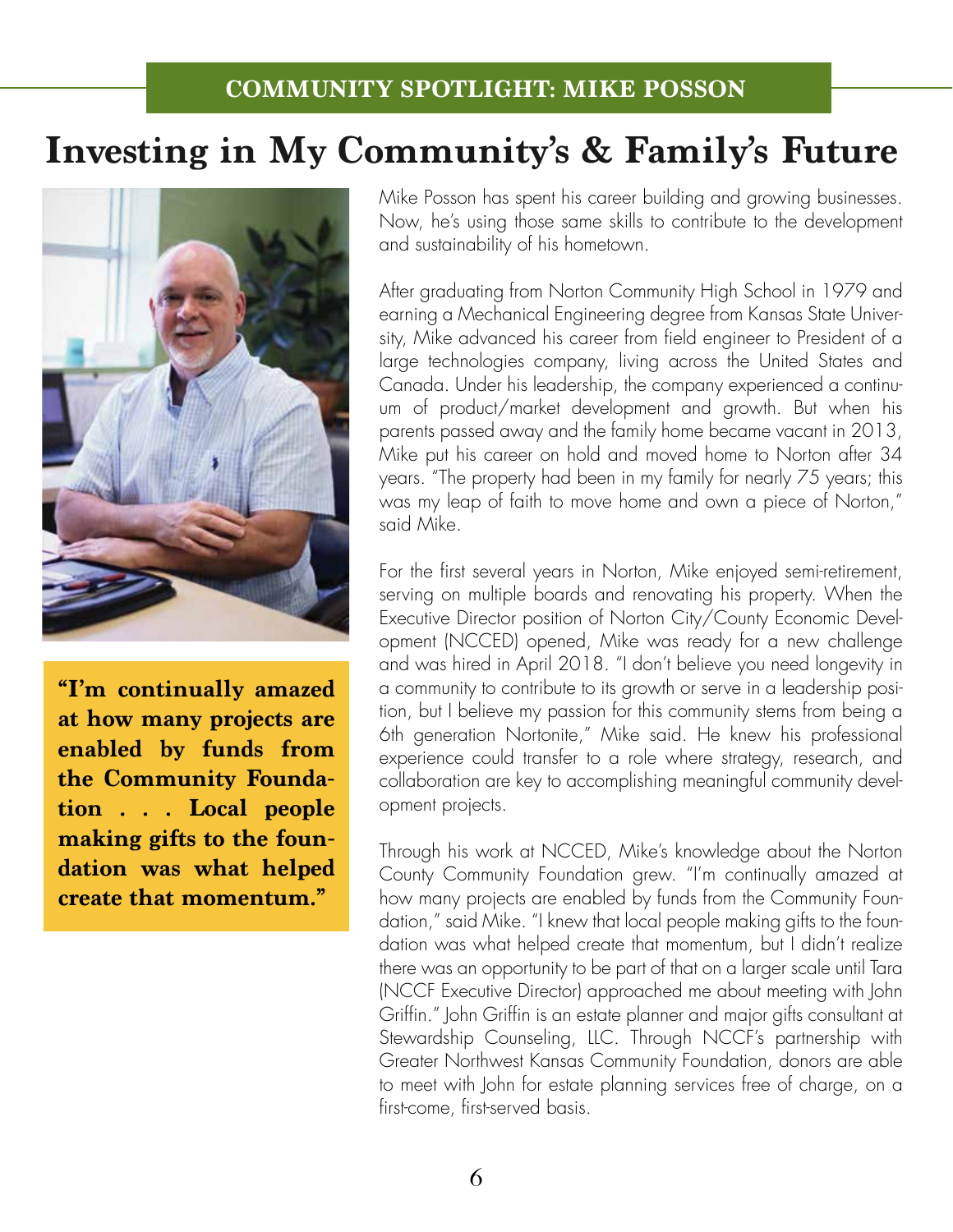## **COMMUNITY SPOTLIGHT: MIKE POSSON**

**"This plan serves two very dear goals: leaving a legacy of comfort to my loved ones and leaving a legacy gift to ensure the future economic health of my beloved community of Norton, Kansas."**



Mike worked with John through a series of in-person and Zoom meetings to create an estate plan that was specifically tailored to his needs. "He had a calculator that we used to play out different scenarios until we found one that did exactly what I wanted it to." The solution was a charitable remainder unitrust (also called a CRUT), which is an estate planning tool that provides income to a named beneficiary during the grantor's life and then the remainder of the trust to a charitable cause. "The thing that caught my attention with this plan is that it aligned with my intentions to not create immediate wealth for my loved ones upon my decease, but rather to provide them stable welfare for a set period of time while also preserving a nest egg that would grow in value until it's gifted to NCCF," said Mike. "Because of the Foundation's investment strategy, I know these funds will continue to grow upon receipt, enabling a large impact on the community I hold so dear."

"This plan serves two very dear goals: leaving a legacy of comfort to my loved ones and leaving a legacy gift to ensure the future economic health of my beloved community of Norton, Kansas."

Mike's estate gift to NCCF will benefit the Impact Fund, which is a set of funds that were created to align investment strategies to enable community growth, viability and sustainability. The Impact Funds target areas such as business growth and expansion, housing development projects, and civil infrastructure – all things important to Mike. "The exciting thing for me as a donor is that I don't have to predict what the needs are going to be 30 years from now. I just know that the Impact Funds are going to exist to meet them. Whether it's childcare, housing, or infrastructure, I trust that the people in charge will make the best decision on using my gift to meet community needs."

"Things are challenging in rural communities," Mike said. "We choose to live here because there is some intrinsic or extrinsic value to each of us. But if we don't continually invest in our community, that value won't be here to retain our families." Mike lives and breathes these words every day. From his career to his return home to his planned gift, Mike's legacy is one of opportunity, growth, and loyalty to the people and place he holds so dear.

### *If you would like to learn more about the estate planning services discussed, please contact NCCF at 785-874-5106 or visit www.nortonccf.org/plannedgiving.*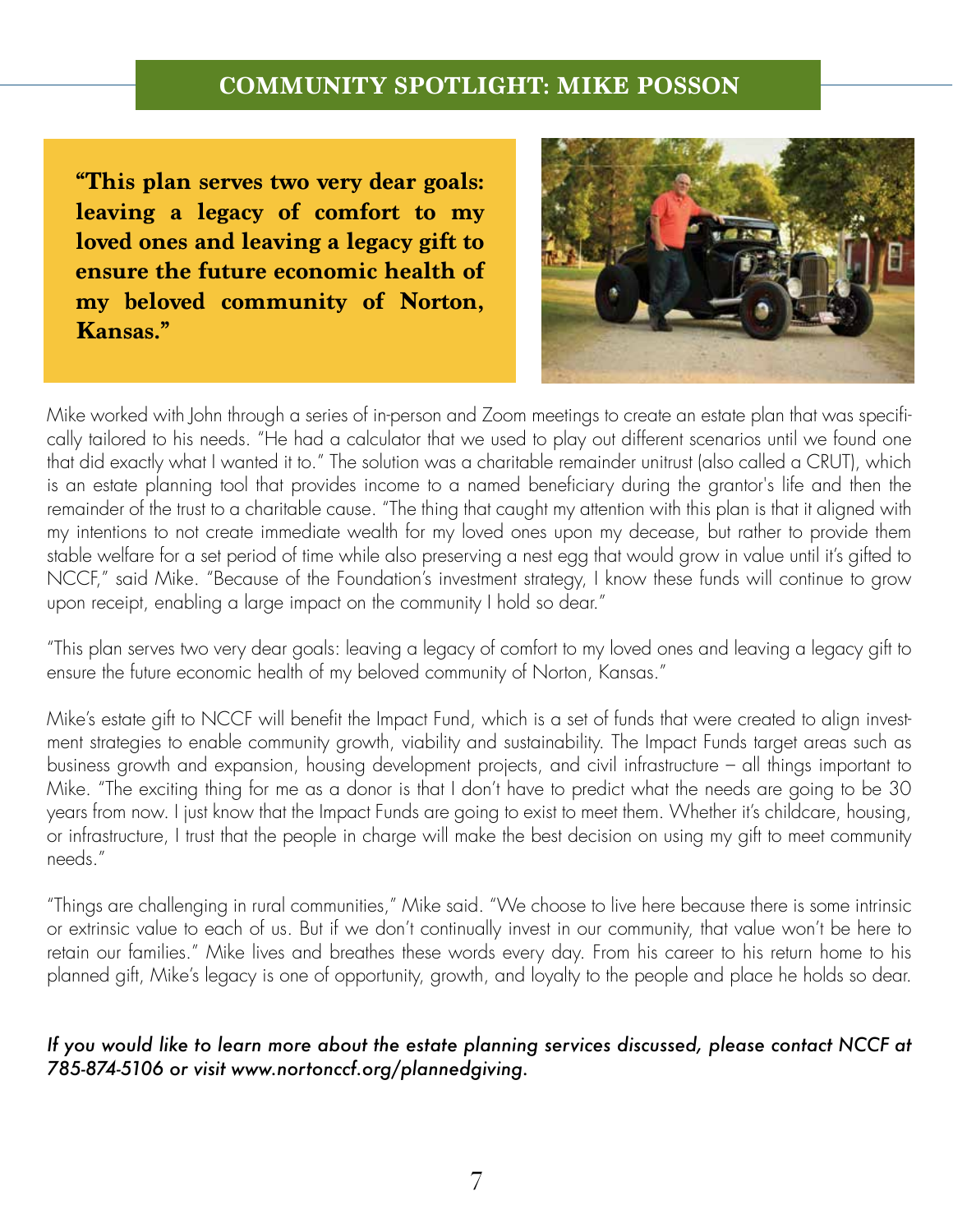## **GRANTS AWARDED SEPTEMBER 2019 - AUGUST 2020**

**Total grants awarded September 2019 through August 2020: \$284,288.82**

\*The Dane G. Hansen Foundation gives NCCF \$100,000 annually for program distribution. Grant guidelines and application can be found at www.nortonccf.org. Applications are due the first day of every month to be considered for that month's funding.



*Prairie Dog Press in Almena, KS* 

#### **Pool Park Playground Grant**

In January 2020, the local Hansen Community Grant Advisory Committee reviewed a request from the City of Norton/Norton PRIDE for \$18,474.44 for the Pool Park Playground project. This project – which started with a local mom and grew into a community-wide initiative – aimed to purchase new playground equipment to replace the park's old equipment, which had been deemed unsafe and taken down. "I was blown away by how much we received from the Norton County Community Foundation," said Reva Benien, Norton PRIDE Chair. "They actually reached out to us and asked how we were doing with fundraising. They encouraged us to apply for the Hansen Community Grant Fund, and we were thrilled when they funded our entire request." Reva also said that this project helped the local PRIDE committee realize the need for an endowed field of interest fund, which they have since established. "Every project we do requires grant funding. This new endowed fund will allow us to save and grow money that can support community betterment projects in perpetuity!'



#### **Norton County Hansen Community Grant Fund\***

| ionon coomy nansen commonity oram rona<br>Kansas Agriculture and Rural Leadership Inc.: KARL Class XV Norton Seminar | \$4,200.00                |
|----------------------------------------------------------------------------------------------------------------------|---------------------------|
| Norton County 4-H Council: Trap House Project                                                                        | \$7,643.96                |
| NW KS Juvenile Services: The Parent Project                                                                          | \$1,000.00                |
| <b>USD 211:</b> New District Choral Risers                                                                           | \$5,730.00                |
| Redeemer Lutheran Church (WELS): Door Replacement Project                                                            | \$4,000.00                |
| Norton Community High School (USD 211): Model UN Competition                                                         | \$1,555.00                |
| Norton City/County Economic Development:                                                                             |                           |
| 2019 Norton Community Youth Entrepreneurship Challenge                                                               | \$2,900.00                |
| Western Kansas Child Advocacy Center:                                                                                |                           |
| Mobile Services for Children and Families of Norton County                                                           | \$5,000.00                |
| <b>Prairie Dog Press:</b> Capacity Building Grant                                                                    | \$5,000.00                |
| Norton County Community Foundation: Magical Hometown Christmas Phase III                                             | \$2,000.00                |
| Norton County, Rural Fire District #2: Helmets and Voice Amplifiers                                                  | \$5,000.00                |
| <b>Special Olympics Kansas, Inc.:</b> Program Support for Norton County Athletes                                     | \$1,000.00                |
| Lenora PRIDE: Lenora Gym Facility Upgrades                                                                           | \$4,578.42                |
| City of Norton c/o Norton Travel and Tourism:                                                                        |                           |
| Annual Meeting, Jonnye Quinn Keynote Speaker                                                                         | \$3,000.00                |
| City of Norton, Norton PRIDE: City of Norton Pool Park Playground Project                                            | \$18,474.44               |
| Norton Regional Health Foundation: Stepping On Program                                                               | \$600.00                  |
| <b>Norton County Horse Council:</b> Equine Facility Improvements                                                     | \$2,500.00                |
| Developmental Services of Northwest Kansas: Norton County Home Upgrades                                              | \$4,750.00                |
| City of Norton c/o Norton Travel & Tourism:                                                                          |                           |
| Prairie Dog State Park Adobe Home Restoration Project                                                                | \$6,788.00                |
| Norton County Historical Society/Museum Board:                                                                       |                           |
| Window Upgrades to the Norton County Museum                                                                          | \$5,000.00                |
|                                                                                                                      |                           |
| <b>Norton County COVID-19 Emergency Grant Program</b>                                                                |                           |
| Norton Theatre Association: Ongoing fixed expenses                                                                   | \$2,500.00                |
| Norton Area Child Care Association: Unexpected maintenance/repair                                                    | \$2,500.00                |
| <b>Norton Travel &amp; Tourism:</b> Advertising and personnel expenses                                               | \$2,500.00                |
| Valley Hope of Norton: Technology for online AA/NA meetings                                                          | \$2,500.00                |
| Nex-Generation Round Up for Youth: Building upkeep and supplies                                                      | \$2,500.00                |
| <b>Norton County Horse Council:</b> Maintenance/supply expenses                                                      | \$2,500.00                |
|                                                                                                                      |                           |
| <b>Promoting Norton County Initiative Fund</b><br>Norton County Hospital: Physician Recruitment Dollars              | \$5,000.00                |
|                                                                                                                      |                           |
| <b>Norton County Honor Hunt Fund</b>                                                                                 |                           |
| Norton American Legion                                                                                               | \$1,000.00                |
| Norton Legion Riders                                                                                                 | \$1,000.00                |
| Norton Legion Riders                                                                                                 | \$150.00                  |
| Jennings Sons of American Legion                                                                                     | \$300.00                  |
| Jr. Jay Voice Choir                                                                                                  | \$250.00                  |
|                                                                                                                      |                           |
| Secure Sebelius Lake Fund                                                                                            |                           |
| Almena Irrigation District: Program Support                                                                          | \$100,000.00              |
| <b>Donor Advised Funds</b>                                                                                           |                           |
|                                                                                                                      |                           |
| Norton County 4-H Council: Trap House Project                                                                        | \$5,000.00<br>\$175.00    |
| Candace Gay Memorial Scholarship Fund: Scholarship Support                                                           | \$1,500.00                |
| City of Norton: Flower Fund                                                                                          |                           |
| City of Norton: Flower Fund                                                                                          | \$1,000.00<br>\$1,500.00  |
| City of Norton: Community Beautification                                                                             |                           |
|                                                                                                                      |                           |
| <b>Norton County Unrestricted Grant Endowment Fund</b>                                                               | \$9,224.00                |
| MatchDay 2020, Norton Area Child Care Association                                                                    | \$8,415.00                |
| MatchDay 2020, Norton County Community Foundation<br>MatchDay 2020, Community Health Leadership Fund                 | \$2,070.00                |
|                                                                                                                      |                           |
| MatchDay 2020, Norton County Community Service Association<br>MatchDay 2020, Norton Theatre Association              | \$4,410.00<br>\$15,265.00 |
| MatchDay 2020, Norton Rotary                                                                                         | \$2,835.00                |
|                                                                                                                      | \$3,780.00                |
| MatchDay 2020, Pride of Norton Endowment Fund<br>MatchDay 2020, NCHS Alumni Association                              | \$4,540.00                |
| MatchDay 2020, Norton County Health Department                                                                       | \$10,155.00               |
|                                                                                                                      |                           |
| <b>Youth Skilled Therapy Fund</b>                                                                                    |                           |

Theraplay Learning Center: Youth Scholarship  $$600.00$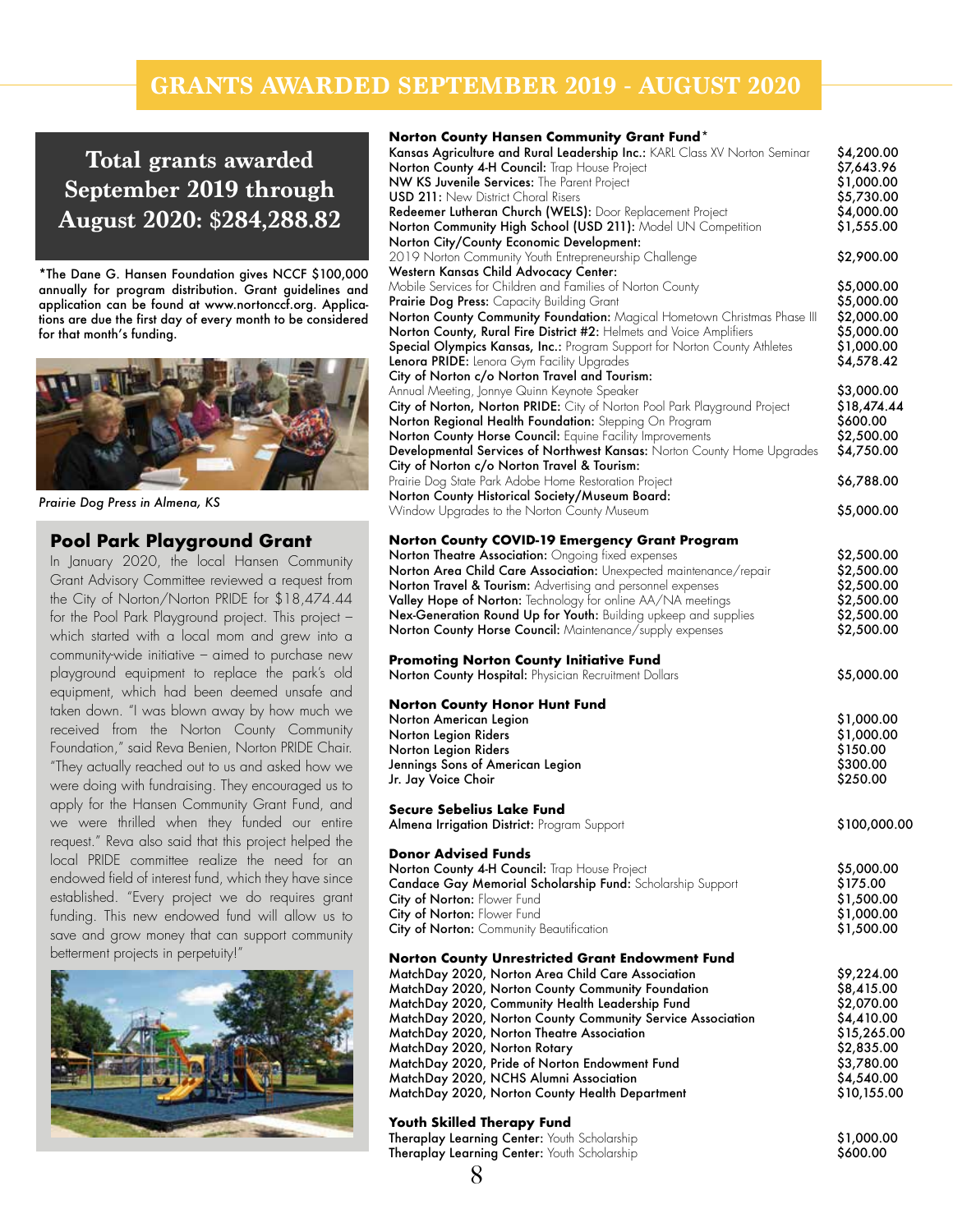#### **This year, \$16,200 was awarded to Norton Community High School seniors from five different scholarship funds held at NCCF.**

Glenn & Wilda Bowman Family Scholarship Fund: This fund was established in 2016 to assist Norton High School seniors who plan to attend Kansas State University and/or any Kansas Vocational Technical College.

• Brandon Vacura

Candace Gay Memorial Scholarship Fund: This fund is open to any graduating senior in good standing from NCHS who has participated in one or more of the following activities during their time at NCHS: Drama, Forensics, Art, Music, or Scholars Bowl.

• Corgan Nickelson

Della Connell Scholarship Fund: This fund was established to assist Norton Community High School graduating seniors or first-year college freshmen with continuing their higher education.<br>**Carter Jones** 

- 
- Connor Haresnape
- Mason Schulze Cole Amlona
- Tucker Pfannenstiel Brandon Vacura
- 
- 
- 
- 
- Judson Wiltfong Connor Hall
- Lexi Kats Weston Hayes
- Leah David Hadley Hauser

Norton Rotary Scholarship Fund: This fund was established in 2019 to benefit graduates of Norton Community High School who have been actively engaged in community service activities during their high school career.

- Cole Amlong
- Tucker Pfannenstiel
- Jaida McEwen

#### NCHS Alumni Endowment Fund:

This fund has awarded scholarships since 2018.

• Carlie Voss

#### **The Della Connell Scholarship Fund: A Lifetime of Giving**

The Della Connell Scholarship was established in 2017 in memory of Della Connell. Della Connell grew up in Clayton, Kansas as the oldest of four girls. She later married Ben, her husband of 70 years, and together they raised their son Donald on the family farm east of Norcatur. In September 2001, they moved into the Andbe Home where Ben passed away in November 2001. Della remained in the Andbe Home until her death in 2015 at the age of 103. When she passed, Della left a gift to support the Norton schools, and the Della Connell Scholarship was formed. The fund has awarded \$37,500 to nearly 30 NCHS graduates to help with their post-secondary education.

#### Dear NCCF Donors:



My name is Lexi Kats, and I am a 2020 graduate of NCHS. I am currently a freshman at Fort Hays State University where I am majoring in nursing with a minor in business and also competing for the cross country and track team. This past summer, I was an intern for the Norton County Community Foundation. Working for the foundation was rewarding because I know the work we do will impact this community for years to come. As someone who has benefited from the generosity of NCCF donors, I wanted to take the opportunity to thank you and tell you the ways it has impacted me.

Thanks to you and your support of the foundation, NCCF is able to partner with NexGeneration Round Up for Youth to host internships like the one I participated in, which offers seminars and learning classes in addition to the internship work. During my time at NCCF, I completed investment research and developed a short-term investment strategy for the foundation. I was able to present this information to the board, as well as sit in on various meetings. Having this opportunity is one of the reasons I am minoring in business today. Working at the foundation also taught me the importance of making relationships in the community. Finally, I was able to help with MatchDay 2020. It was incredible to watch people give back to the same community that has given us all so much.

I also want to thank you for your support of NCCF's scholarship program. I am a recipient of the Della Connell Scholarship, which is a two-year scholarship that will help cover the cost of tuition and books. When you give to NCCF, you support programs that give students like me the opportunity for help when funding our post-secondary education. I am excited to be continuing my education at Fort Hays State University.

Thank you for your contributions to the Norton County Community Foundation.

is a state of the state of the state of the state of the state of the Sincerely, and the Sincerely,  $\sim$ Lexi Kats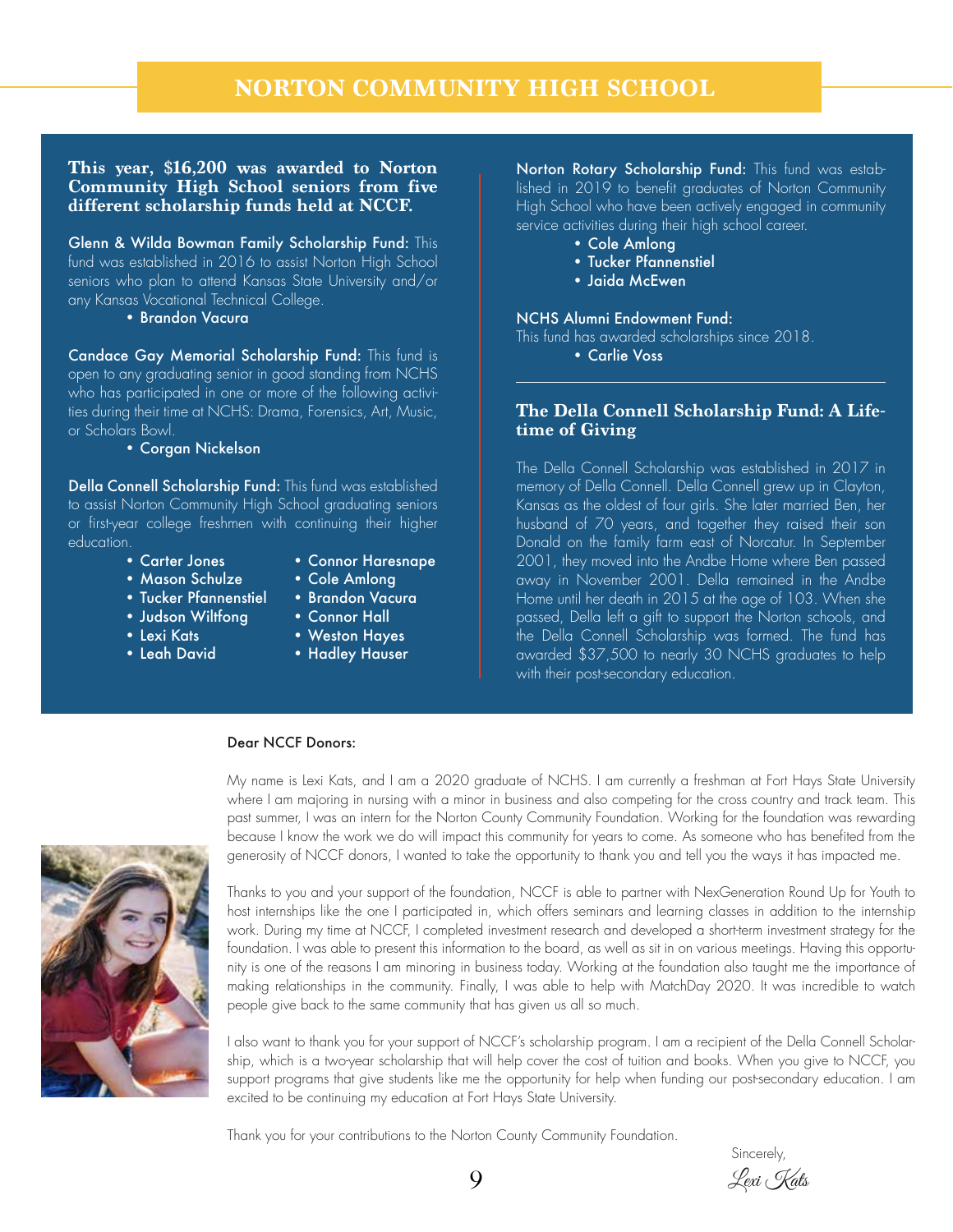## **MATCH DAY 2020**

NCCF hosted its third Match Day on July 29, 2020. The event was held at the Heaton Building in downtown Norton, as well as virtually on NCCF's website. MatchDay is an annual giving event designed to raise awareness and support for nonprofits and charitable organizations in Norton County. This year, NCCF committed \$40,000 to match the donations that organizations received on MatchDay (\$20,000 from NCCF and \$20,000 from an anonymous donor). Combined, the participating nonprofits raised \$20,000 from donors, leveraging the 2:1 match from NCCF for a total raised of \$60,000!

This year's event was different in that only organizations/funds with endowments held at NCCF qualified to participate. Participants included:

- NCHS Alumni Association Scholarship Fund
- Norton Area Childcare Association (Sunshine Learning Center) Endowment Fund
- Norton County Community Foundation Operating Endowment Fund
- Norton County Community Service Association (Home-Owned Carnival) Endowment Fund
- Norton County Health Department Endowment Fund
- Pride of Norton Endowment Fund
- Norton Rotary Scholarship Fund
- Norton Theatre Association Endowment Fund
- Community Health Leadership Endowment Fund

NCCF also offered a prize incentive in the form of unrestricted grants to the three organizations that brought in the most donors. 1st Place went to the Norton Area Childcare Association; 2nd Place went to the NCHS Alumni Association; and 3rd Place went to the Norton Theatre Association.

#### **Secure Sebelius Lake**

The Secure Sebelius Lake Fund, a field of interest fund held at NCCF, was created in 2017. Each year, the fund pays a contractual obligation to the Almena Irrigation District to maintain the lake level at Keith Sebelius Reservoir.

Averaging over 200,000 visitors, Keith Sebelius Lake and Prairie Dog State Park are key tourist attractions for Norton County. Maintaining the lake level is not only critical for tourism and recreation, but also for wildlife and our city's sustainability and quality of drinking water. A study completed in 2018 found that the total economic impact of the lake is estimated to be nearly \$5 million annually.

"Norton County is a really unique example of what can happen when you have a common purpose and excellent leadership," said Brad Loveless, Secretary of Kansas Department of Wildlife, Parks and Tourism. "Focusing on keeping Sebelius Lake healthy and the very broad benefits of that outcome, the Community Foundation has collected and organized diverse stakeholders, including KDWPT, and achieved sustained success. We depend on their expertise to help us all to continue to navigate this productive path."

In order to obtain funds to make this annual payment, the Secure Sebelius Lake committee plans and hosts fundraisers, ranging from Sporting Clay events to fishing tournaments. This year's event – the Fat Fish Fest – was a multi-species fishing tournament held on September 12th at Sebelius Lake/Prairie Dog State Park. X (number of participants) participants competed for the largest wiper, saugeye/walleye, and bass. The event raised a total of X (amount of dollars).

Special thanks to this year's sponsors and Norton Travel & Tourism for helping to make the event so successful!



**Total Donations** 

**GOAL MET!** \$20,000 Raised + \$40,000 Match \$60,000 Impact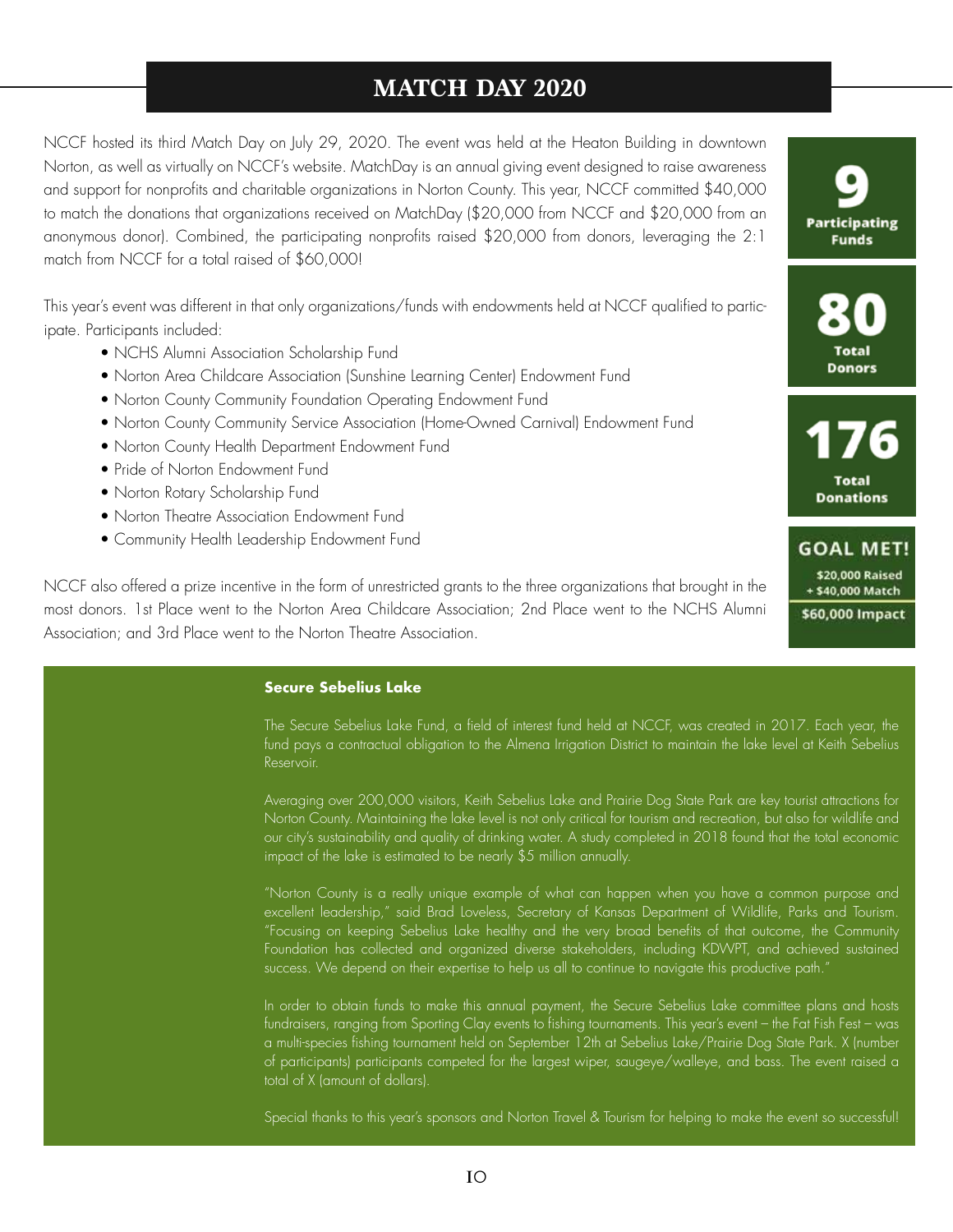## **MY FOUNDATION MATCH MONTH 2020**

In November 2020, the Norton County Community Foundation will host its 5th annual MyFoundation Campaign. This matching gift campaign is designed to encourage giving to the NCCF's Grant Endowment fund. Matching funds totaling \$75,000 are provided by the Dane G. Hansen Foundation.

### The MyFoundation Campaign has raised over \$550,000 for NCCF's grant endowment.

Funds raised during this campaign go toward NCCF's grant-making capabilities and help ensure that our ability to support charitable efforts, economic impact projects, and community improvements will continue in perpetuity.

#### Give to the MyFoundation Campaign during the month of November, and your gift will be MATCHED 150%!

Matching dollars are committed for the following:

- Unrestricted Grant Endowment Match: \$50,000.00
	- Operating Fund "Bonus" Match: \$25,000.00

If NCCF raises \$50,000, we will receive \$75,000 in challenge grants from the Hansen Foundation, meaning we will raise a total of \$125,000!

**Under the CARES Act passed by Congress, a new charitable deduction will be allowed for 2020. A maximum deduction for donations to charitable organizations of \$300 per taxpayer (\$600 for a married couple) will be allowed for any taxpayer claiming the standard deduction. Under previous law, a taxpayer who made charitable donations and claimed the standard deduction lost the tax benefit of the donation. Please consult your tax advisor to determine the impact this would have in your individual situation.** - Brian Thompson, CPA | Mapes & Miller of Norton

| MATCH MONTH 2020<br>myf®undation<br>nortoncountycommunityfoundation                |
|------------------------------------------------------------------------------------|
| MyFoundation Campaign Donor Form                                                   |
| Donor(s) Name:                                                                     |
| City, State, Zip:<br>Address:                                                      |
| Phone: _                                                                           |
| Email:                                                                             |
| Amount of Gift:                                                                    |
| $\bigcirc$ I approve of listing my/our name as a donor in the<br>Please mark one:  |
| MyFoundation Campaign in Norton County Community                                   |
| Foundation materials and advertising                                               |
| Please do not publish my/our name as a donor in the<br>$\overline{O}$              |
| MyFoundation Campaign.                                                             |
| Mail/deliver form to NCCF office at 112 S. Kansas, Suite 308, Norton,<br>KS 67654. |
| Donations can also be made online at www.nortonccf.org/matchmonth.                 |
| Contact us at foundation@nortonccf.org or                                          |
| 785.874.5106 with questions.                                                       |